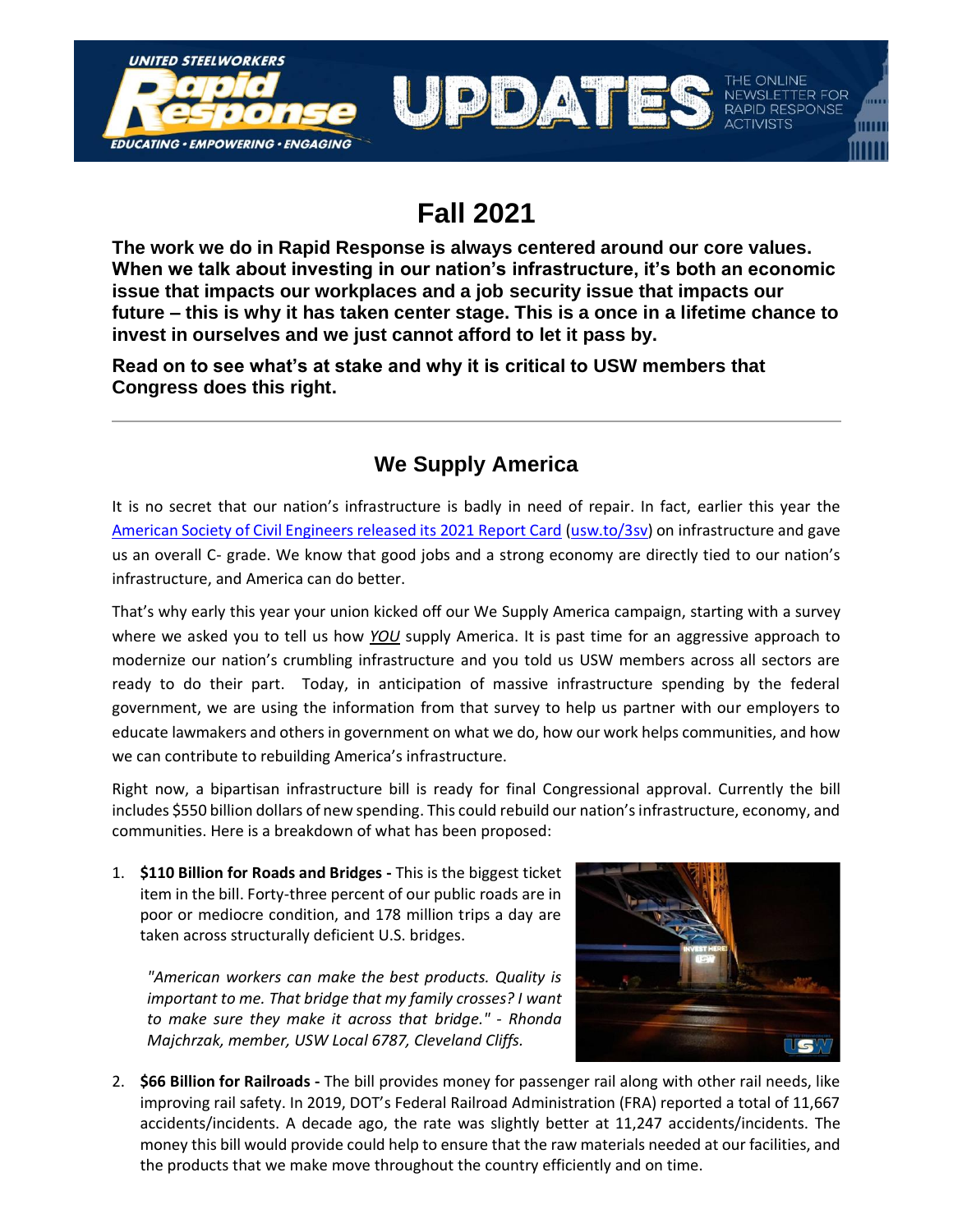3. **\$65 Billion for the Power Grid -** All three major components of the electric grid (generation, transmission, and distribution) have an investment gap according to the American Society of Civil Engineers. Increasingly powerful storms and irregular weather events like the recent deep freeze in Texas and hurricanes in Louisiana and along the Gulf Coast are taking a toll. This bill has money to update old lines and cables while also ensuring our electric grid is less susceptible to cyber-attacks, which helps our facilities minimize the downtime and lost production that results from power surges and outages.



4. **\$65 Billion for Broadband -** The White House estimates 30 million Americans do not have reliable internet access. This proposed bill would expand access in rural areas and low-income communities.

*"The optical fiber our members make is essential to the construction of broadband networks. These networks are needed across the United States. We can supply, and we will supply, the materials that ensure Americans in rural communities have access to the internet." - Donneta Williams, President, USW Local 1025, Corning.* 

- 5. **\$55 Billion for Water Infrastructure -** There is a water main break in the U.S. every two minutes and an estimated 6 billion gallons of treated water is lost each day. That's enough water to fill over 9,000 swimming pools. This bill would upgrade our water systems and include a particular focus on replacing the remaining lead pipes our water continues to flow through daily. This would help to ensure that the water hundreds of USW facilities rely upon to operate every day is delivered without interruption.
- 6. **\$39 Billion for Public Transit -** The U.S. Department of Transportation estimates that 40 percent of buses and 23 percent of subway and rail cars are in poor shape. The bipartisan infrastructure bill would help address these concerns. Modernized and efficient public transit systems throughout the country would aid our members who rely upon them for their daily travels, make public transit accessible to more communities, and help curb the delays associated with heavy traffic and congestion on overcrowded roadways.
- 7. **\$25 Billion for Airports -** Leading up to the pandemic, our nation's airports have had a significant funding shortfall to address the needs of an increasing number of Americans who are flying. The pandemic hasn't helped the concern. This bill contains funds for major upgrades and expansions at U.S. airports, including upgrading air traffic control towers and systems.

*"The 1900 members of our local union manufacture medium radial truck and aircraft tires. Our tires supply America by aiding the transport of goods across our country by truck and commercial cargo, military and private aircraft. Investment in our nation's infrastructure by using goods that are made in the United States, like our tires, will help retain and create jobs like the ones we work every day." - Pete Morton, President, USW Local 831L, Goodyear.* 

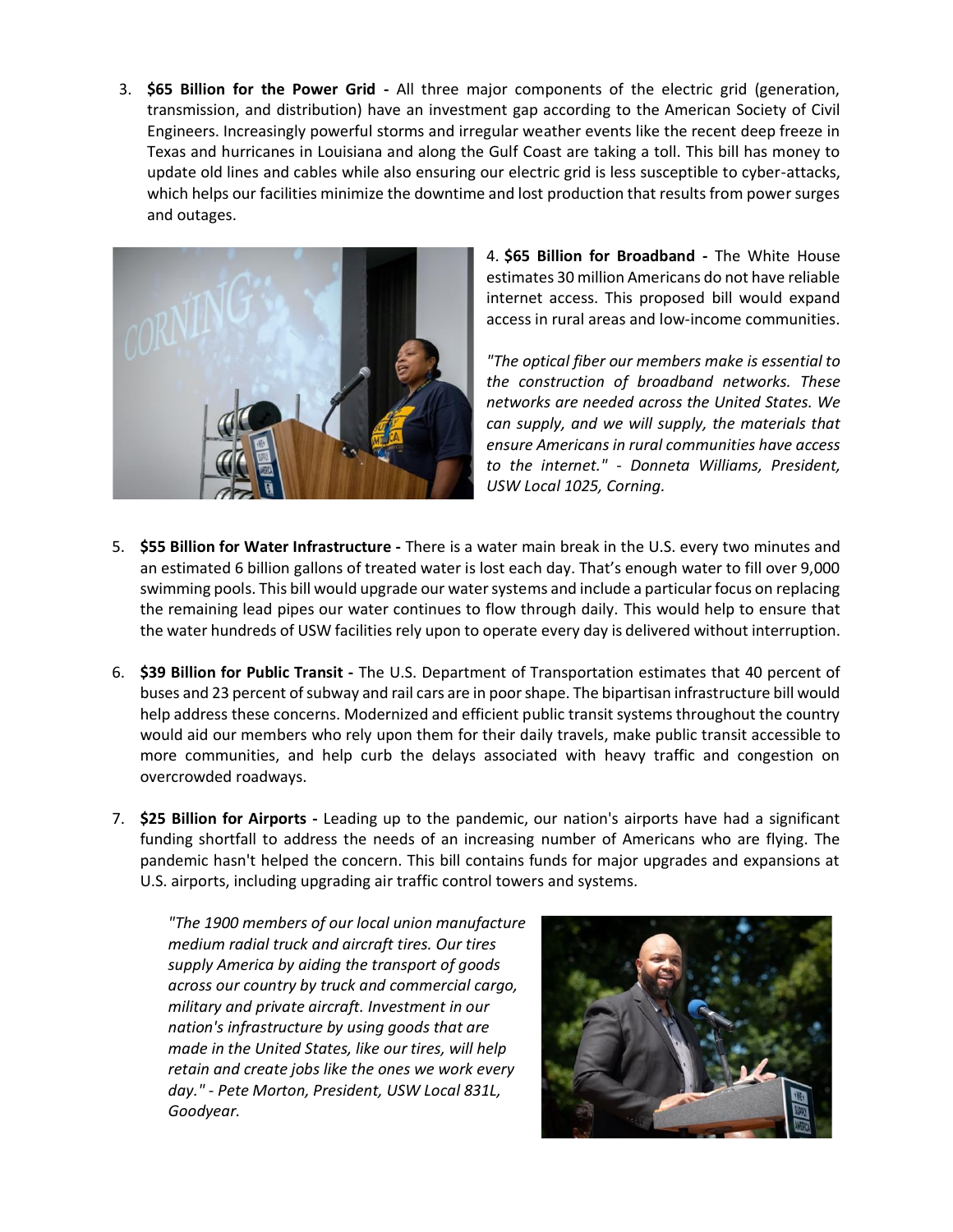8. **\$17 Billion for Ports -** The nation's more than 300 coastal and inland ports are significant drivers of the U.S. economy, supporting 30.8 million jobs in 2018 and 26% of the total GDP. The bill contains money to significantly improve port infrastructure. USW facilities need modern and efficient ports to receive their raw materials and get the products they make to their customers on time.

In addition, the bill pushes every federal agency to prioritize products and goods that are made here in the U.S. for every infrastructure project that receives federal funding and makes the newly-created "Made in America" office more permanent by adding it into law. It also directs our government agencies to tighten up the compliance and reporting on the federal Buy American Act.

USW members make the components to supply each of these proposed projects, and our public employees operate and maintain our infrastructure. We know what's at stake. That's why in August, we hit the road for our We Supply [America Bus Tour.](http://images.usw.org/download/rapid/ActionCall_Infrastructure_Wrap_Up.docx.pdf?link_id=3&can_id=f480bffe485d7e876fe7114907c95e0e&source=email-day-three-had-us-rolling-into-danville-virginia-2&email_referrer=&email_subject=what-a-week) [\(usw.to/3wX\)](http://usw.to/3wX) We made stops across seven states highlighting USW worksites that could be impacted by infrastructure investment, making sure our communities and our legislators heard firsthand how We Supply America.



The bus tour may have ended, but our job is not finished. We must continue to tell our elected officials that now is the time to invest in ourselves, to modernize our infrastructure, and to create and sustain good paying, unionized jobs. Keep an eye on your email to find out how you can help pass this bill!

For more information on our We Supply America campaign go to [www.uswvoices.org.](http://www.uswvoices.org/)

## **Rapid Response Spotlight**

Throughout the years USW Rapid Response has had the privilege to call some of the best activists in the labor movement our own. We know that when our unions core values are under attack, we can count on each and every one of you to step up and get involved. Whether it's getting our information out in your worksites, running local Rapid Response committees, or lobbying at statehouses and in Washington, D.C., you are our most valuable resource.



In the Rapid Response Spotlight, we'd like to take some time each month to get to know you better and shine a light on all the amazing things that you and your locals do for the program. This month's Rapid Response Spotlight features Caleb Phillip, Rapid Response Coordinator from USW Local 2-727 in Menasha, WI. Go t[o http://usw.to/RRSpotlightOct21](http://usw.to/RRSpotlightOct21) to learn more about Caleb and why he got involved in Rapid Response, how his first year as a coordinator has gone, and his experience with our We Supply America Campaign.

And keep up the good work! You never know who will be next in the spotlight.